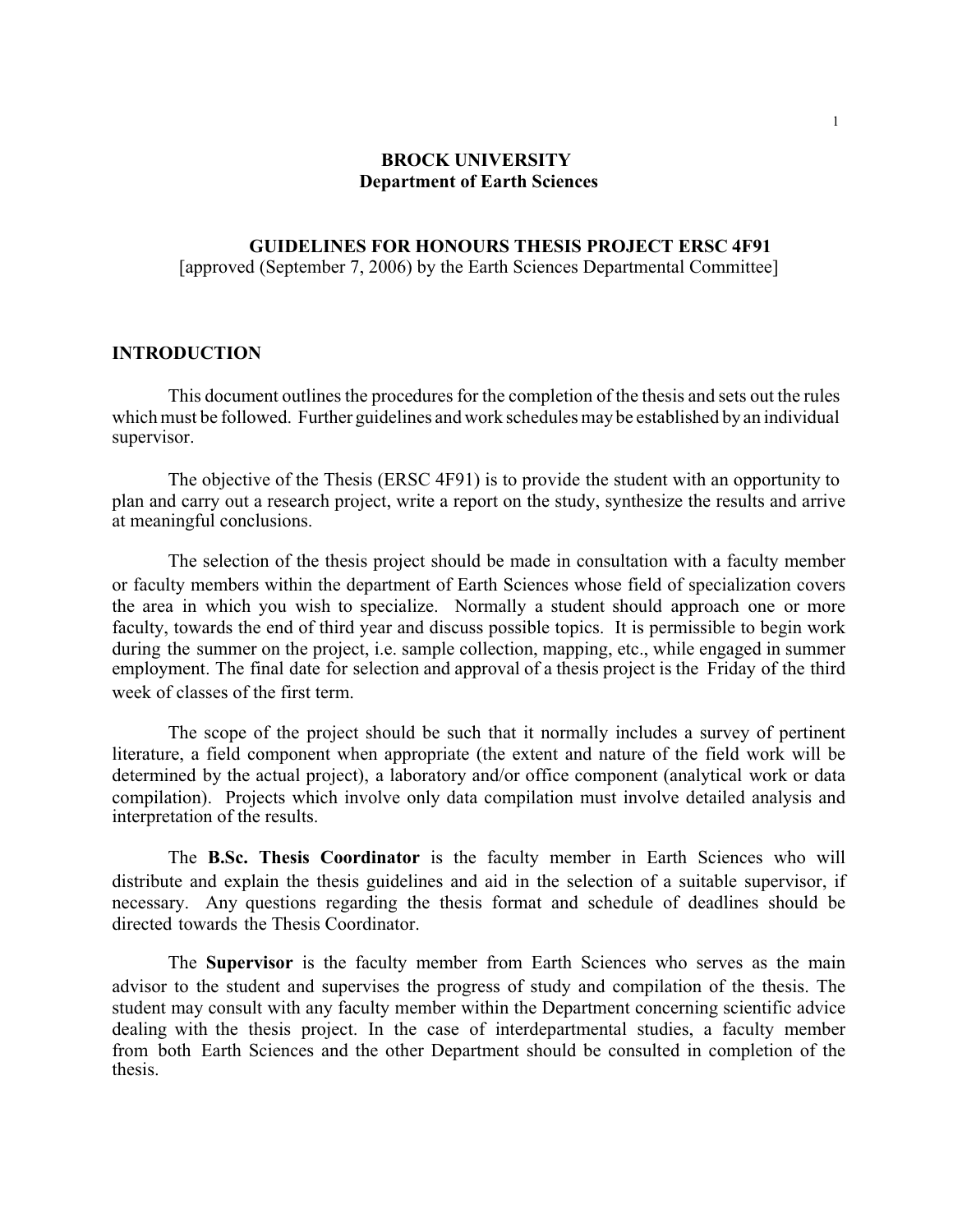### **DEADLINES**

The following deadlines regarding submission of the thesis apply to all students.

- 1. A public seminar, to be given about one week after submission of final draft copies.
- 2. Submission of final copies (original  $+2$  photocopies) of the corrected thesis to the Department Administrative Assistant 7 days following the last scheduled exam for that term.

No exceptions to the above will be granted except for verified medical and other approved reasons (equipment breakdown, etc.).

### **ADMISSION OF STUDENTS TO ERSC 4F91**

- (a) Students considering enrolling in ERSC 4F91 must apply to the Department using the "Application to Year IV Studies" form available from The Office of the Registrar. This form should be completed and returned to the Registrar's Office, before the last day of classes one calendar year before the anticipated completion date in April, August or December.
- (b) Admission to ERSC 4F91 will normally be restricted to students who have been approved for admission to Year IV by meeting the following requirements, a minimum of 13 overall credits, a major average of 70 percent and a non-major average of 60 percent. Preference for admission will be given to students whose major average is 75% or greater. Students who are eligible for admission on this basis will be notified by the Chair two months prior to the expected start date. The Department will attempt to accommodate all students who wish to enroll in the ERSC 4F91 program.
- (c) Year IV students who do not meet this standard may be admitted to the program at the discretion of the Chair and the supervising faculty member, to the extent that space and facilities permit.
- (d) Students who withdraw from ERSC 4F91 at any stage or who do not complete their thesis project within the approved time, and wish to re-register for ERSC 4F91 must begin with an entirely new topic.
- (e) Every faculty member has the right to refuse supervision of a specific student, however, such a decision must have a defensible basis.
- (f) An ERSC 4F91 student shall not normally be paid by the supervisor while enrolled in the course.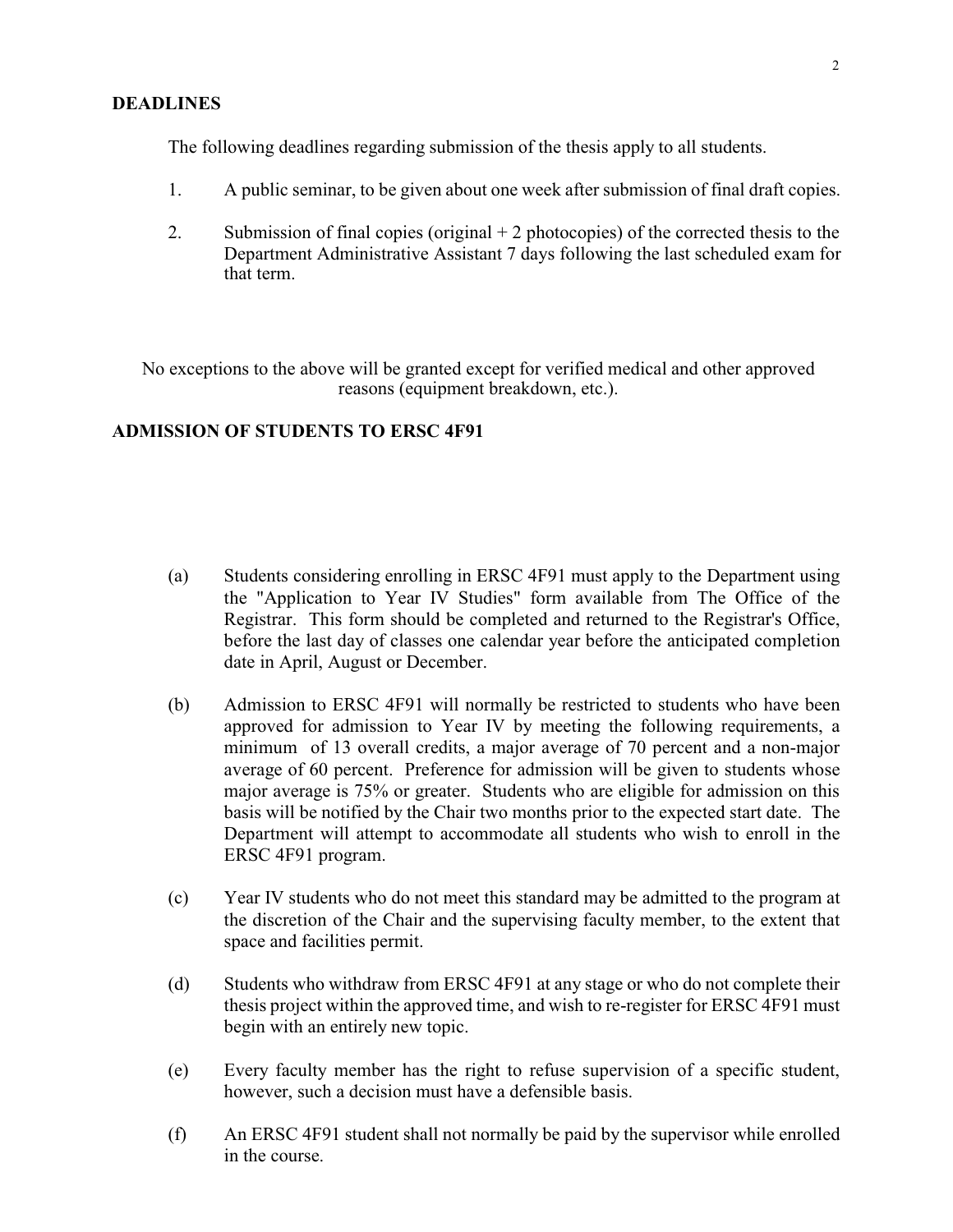(g) Faculty will not normally supervise ERSC 4F91 students while on sabbatical.

## **THESIS PROPOSAL**

The thesis proposal is a brief document (three pages maximum), prepared in consultation with the thesis supervisor, to be submitted to the Thesis Coordinator on the first Friday of November for D1, March for D4 and July for D7. The aim of the proposal is to provide information to faculty on the specific projects being undertaken by ERSC 4F91 students and to give students an opportunity to formally establish their goals and methods of achieving them. The proposal will include:

- 1) Title of the Thesis;
- 2) Student's name;
- 3) Supervisor's name, and department, if not Earth Sciences;
- 4) Statement of the specific aims of the thesis;
- 5) An outline of the methods to be used;
- 6) A statement of the significance of the expected contribution of the thesis to Earth Sciences.

The proposal is to be submitted to the B.Sc. Thesis Coordinator, on the due date, who will circulate copies to faculty in the department.

# **LABORATORY WORK**

The following are several rules to be followed during laboratory work for the thesis. It is also important that you read and follow specific regulations given in Appendices III and IV.

- 1) Normally, microscope work must be carried out in the teaching labs, D308 or D309, to reduce the likelihood of damage to the equipment. Microscope keys, for reflected and transmitted microscopes, can be signed out through the thesis Supervisor.
- 2) Any materials required for laboratory work must be ordered through the Supervisor and the Chair of the Department.
- 3) All glassware and other equipment used during the project must be returned or accounted for and all labs cleaned. Students will be charged for breakage and loss of equipment.
- 4) Any Departmental keys requisitioned during the course of the project must be returned to the Earth Sciences Department prior to submission of the final copies.
- 5) Arrangements for the storage of samples required during the course of the work and their disposition upon completion should be made with the Supervisor. Any items stored in Departmental cabinets must be labelled as to ownership and dated. Normal storage time is 5 years.
- 6) Each ERSC 4F91 student may be reimbursed up to a maximum of \$100 by the Department to cover some of the costs (field expenses, film developing, duplication costs, etc.) incurred in completion of the thesis. Reimbursement requires that receipts be submitted and requires the signature of the Supervisor and Chair.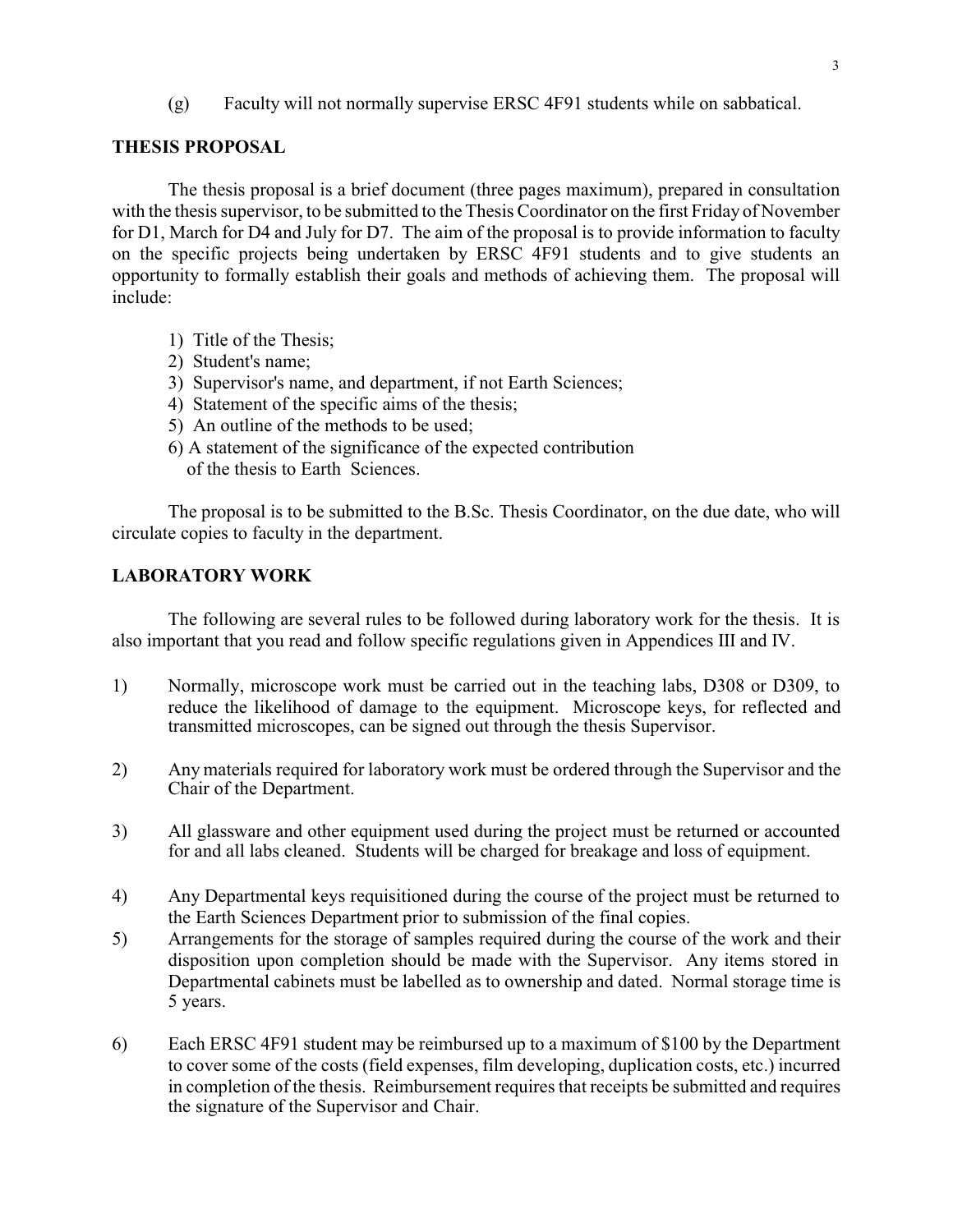### **KEYS**

Final grades for each student will not be transmitted to the Office of the Registrar until his/her university keys have been returned to the department, Exceptions will be made for students who continue to work in the same laboratory as graduate students, student assistants, or research assistants following completion of their thesis studies.

# **INSTRUCTIONS AND GUIDELINES FOR THE PREPARATION AND SUBMISSION OF THESES FOR THE HONOURS BACHELOR OF SCIENCE DEGREE**

A student submitting a BSc (Honours) thesis for degree credit must ultimately submit a minimum of **three copies** (original  $+2$  photocopies) of their approved thesis to the Thesis Coordinator no later than seven days after the final date of scheduled exams for the appropriate term or session before the degree will be conferred. To ensure that consistent, high quality theses are submitted the following guidelines must be adhered to in preparing the written reports.

### **GENERAL INFORMATION**

- (1) Arrangements regarding the timing and style of the rough draft (e.g. written vs. typed; complete text or in sections; etc.) should be made between the student and Supervisor. It is important that the rough draft be submitted to the Supervisor by the date indicated in the Deadline section, thereby providing adequate time for thorough reading, comments and revision. **All changes and corrections must be made prior to submission of the final copies of the thesis.**
- (2) Copies of the thesis submitted for review up to, but not including, the final copy can be in "*manuscript*" form. In this form all figures appear in order after references and appendices and are immediately preceded by a full set of figure captions. Headings, references, etc. must be in the format specified by the **Canadian Journal of Earth Sciences (CJES)** Guide to Authors, published in the first number of the most recent volume - **CHECK OUT THIS FORMAT BEFORE YOU WRITE ANYTHING!** As the distribution of tables and figures may differ in the final copy from that in the manuscript copy, the manuscript form of the draft facilitates final corrections to text, figures and tables and allows the placement of figures and tables in their proper position.
- (3) Each figure and table must appear on the text page immediately following the first reference in the text to that figure or table.

# **NUMBER AND DISPERSEMENT OF THESIS COPIES**

- (1) **Number of copies after thesis seminar**. When the thesis has been approved by the Supervisor(s), the candidate shall submit a minimum of three unbound copies, each secured in a large envelope or a spring-back folder, of the approved thesis to the thesis coordinator, no later than seven days after the final date of scheduled exams in that term. These copies must be corrected of any errors noted by the examiners and must contain all charts, maps, figures, tables and appendices as finally approved.
- (2) **Distribution of submitted copies**. The original copy is retained by the department, the first copy is retained by the supervisor and the second copy is given to the student. These copies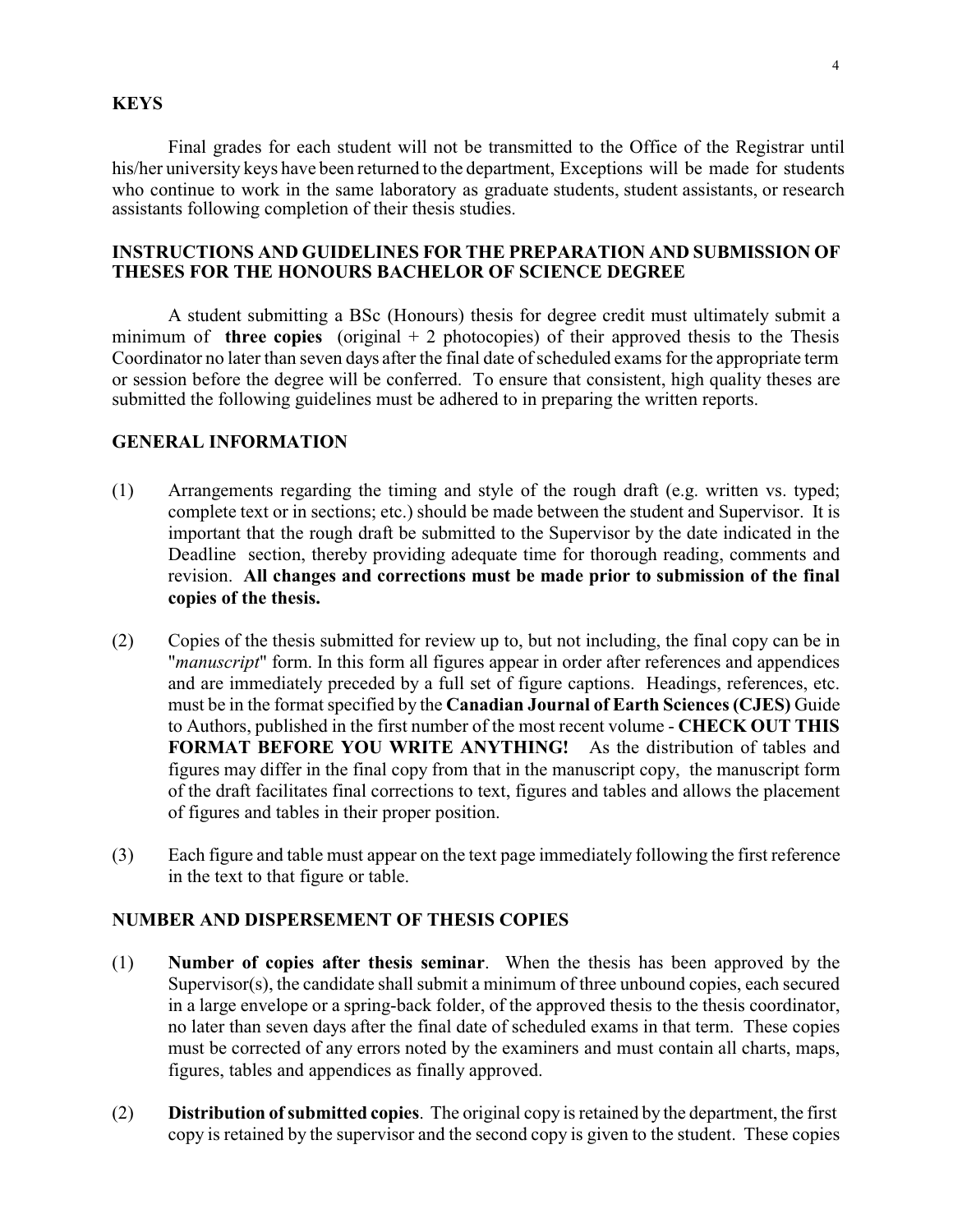are bound at the expense of the department. Any additional copies that the student wishes to have bound must be paid for by the student, at a cost of \$25.00 per copy, when the thesis copies are submitted to the department Administrative Assistant.

(4) Any student that does not submit the final copies of the approved thesis on time will receive a grade of IP for ERSC 4F91. Grades will not be submitted to the Office of the Registrar until the final copies of the thesis have been submitted and until all keys have been returned.

# **PAPER AND PRINTING**

- (1) A good quality bond paper must be used for all copies of the thesis. The size of the paper must be A3 or 30 x 21 cm (8-1/2 x 11 inches), except for larger drawings and maps, on which no restriction is placed. A margin of  $3.\dot{8}$  cm (1-1/2 inches) must be left on the leftside of all bound pages, and margins of 1.9 cm (3/4 inch) on the other three sides. All figures and plates which appear in the text must also fit these margins.
- (2) Theses must be printed on laser printers and must be clearly legible. Times Roman 12 point font must be used for all printed text. It is the responsibility of the student to ensure consistent high quality of all printed copies.
- (3) All portions of the thesis must be one and one-half spaces, except for quotations, footnotes, legends, tables and references, which shall be single spaced.
- (4) The student is responsible for bearing the costs for: i) printing, and; ii) reproducing the required number and any additional copies of the submitted thesis.
- (5) Right-hand pages only should be numbered (page number placement to be consistently upper right corner). These should be numbered in one continuous sequence, i.e., from the title page (or from the first page of any matter that precedes it) to the last page of type, in Arabic numerals, from 1 onwards. This sequence should include everything bound in the volume, maps, diagrams, tables, etc., even blank pages.
- (6) Photographs and other illustrations should be trimmed and securely fixed, preferably by drymounting; photograph album pockets or slits in the pages are not adequate. Under no circumstances should 'cellotape', rubber-based cement or similar material be used for any purpose in any copy of the thesis. Good quality, colour copies or scanned images of photographs and diagrams are permitted. Folded maps, charts and tables should be placed in a pocket for such material at the end of the thesis. Any such loose material should bear the candidate's name and initials, date, title of thesis and "B.Sc. (Hons.) (Earth Sciences) thesis".

# **DRAFTING LINE DRAWINGS**

- (1) All line drawings in the submitted thesis must be drawn by the student, either by hand or using graphics software, or someone hired by the student.
- (2) Under no circumstances will the departmental draftsperson provide any services, except consultation to thesis students.
- (3) All drawing materials must be purchased by the student.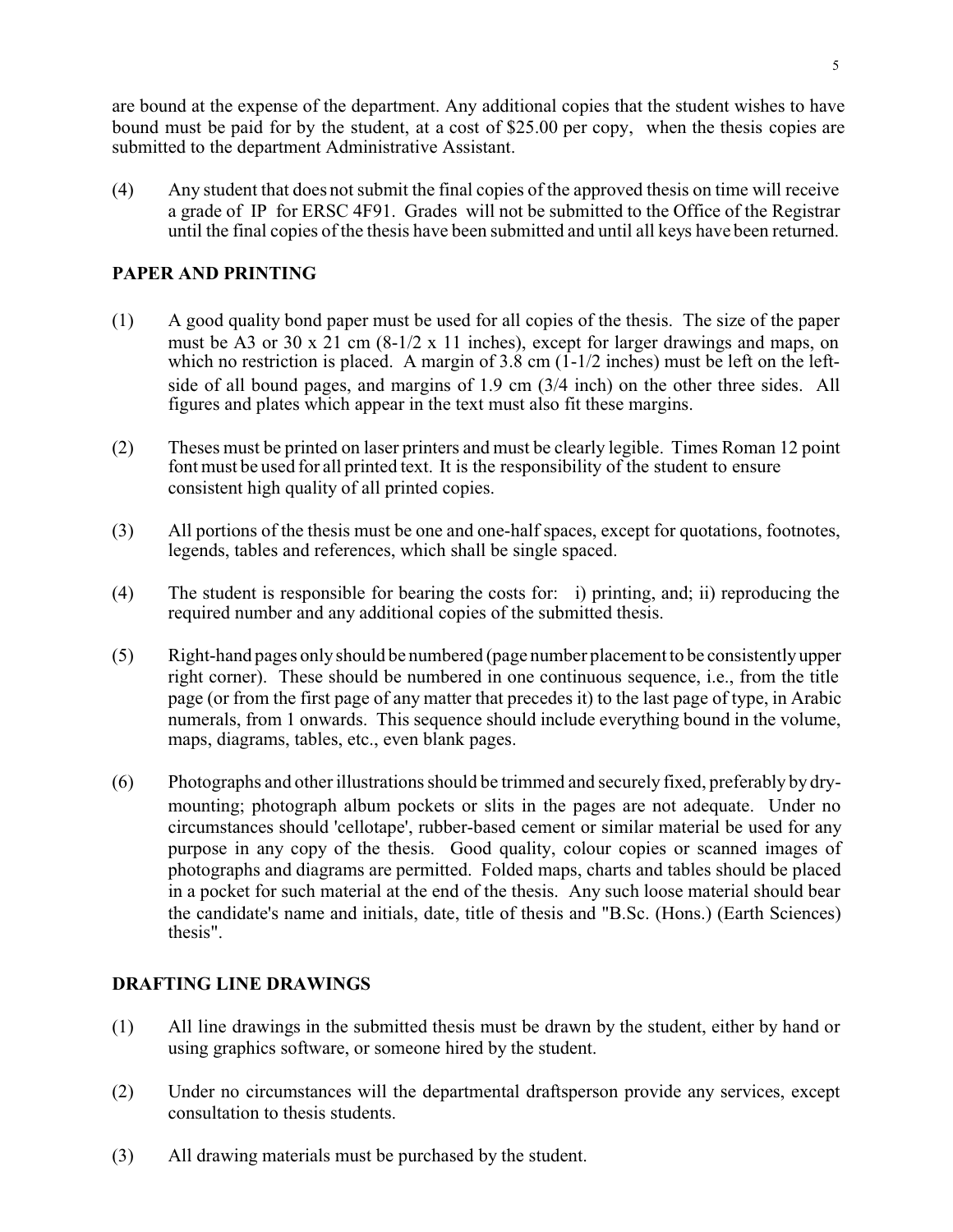- (4) All figures must be neatly drawn and in proper form (e.g. all maps must have scale and north indicated). Hand lettering or "stuck on" typewriter or dot-matrix printer text is not suitable.
- (5) As a cautionary note keep in mind the final size of the line drawings in the thesis (i.e., if reduction is necessary ensure that all lines/letters are legible at the necessary reduction). Minimum letter height on final published figures is 1 mm.

### **GRADUATION**

Students intending to graduate at the Spring Convocation must complete an "Application to Graduate" by February 1. And, students intending to graduate at the Fall Convocation must complete an "Application to Graduate" by July 1  $1<sup>st</sup>$ . These applications are available in the Office of the Registrar and must be submitted to them by the dates listed above.

# **EVALUATION OF THE THESIS**

Grades for B.Sc. Thesis will be assigned solely by the Thesis Supervisor(s) and submitted to the Chair for approval.

#### **SEMINARS**

All students registered in ERSC 4F91 will present a seminar outlining the results of their thesis research. The seminar will be open to all interested students and faculty and will be advertised within the University. The normal format of the seminar will include an oral presentation of no more than 20 minutes duration followed by up to 10 minutes of questions from the audience. The seminar will not be considered in assigning a final grade for ERSC 4F91 but a grade will not be submitted to the registrar until the seminar has taken place. The specific date will be determined by the Departmental Committee and communicated to students registered in ERSC 4F91 at least one month prior to the seminar date.

# **APPEALS**

It is recognized that under some circumstances students may wish to appeal a final grade. In such instances, the Chair of the Department will appoint an *ad hoc* committee to deal with the appeal.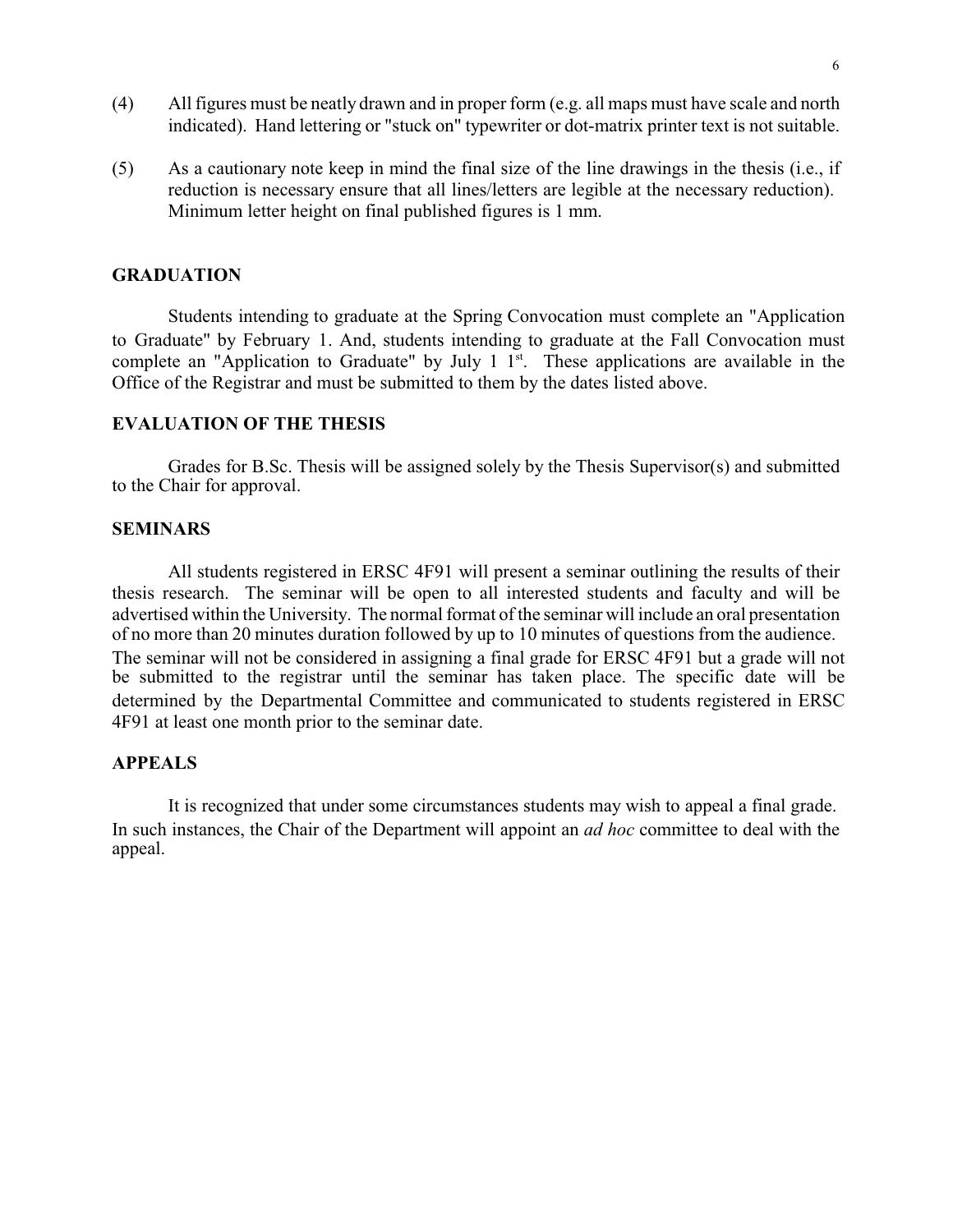# Appendix II

An experimental Study of Antidunes on a bed of 0.18 mm sand: Bedform behaviour, internal stratification and fabric

> A thesis presented to the Department of Earth Sciences Brock University

In partial fulfilment of the Requirements for the Degree Bachelors of Science With Honours in Earth Sciences

by

Andreas Udri

© Andreas Udri 1991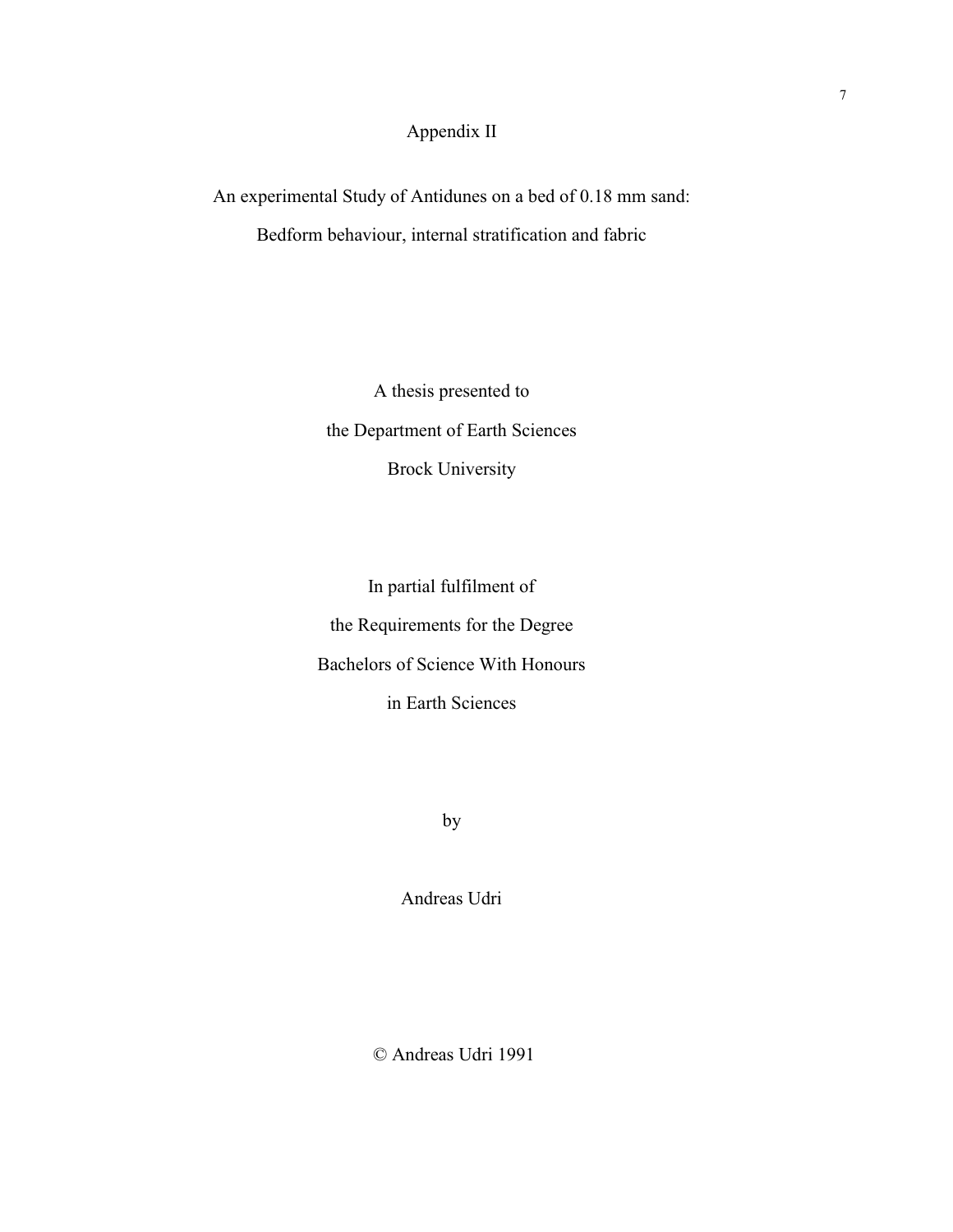## Appendix III

### Earth Sciences Safety Regulations

- 1) Everyone is bound by the regulations set out in, "Safety in the Sciences, A Manual", (1992, Science Safety Committee, Faculty of Mathematics and Science) and future regulations determined by this committee.
- 2) All Faculty and technicians have an obligation to ensure that both they and their students adhere to safety procedures. When students are observed breaking safety procedures they must be reported to the Department Safety Officer.
- 3) Faculty must ensure that students working under their supervision in both teaching laboratories and research areas are fully acquainted with the operation of equipment and possible dangers involved in the use of equipment and hazardous substances. It is the supervisor's responsibility to ensure that students adhere to the Safety Regulations and to make regular checks on them.
- 4) Keys for laboratories will not normally be issued to students without the consent of the faculty member in whose laboratory the work will be carried out.
- 5) The Safety Committee of the Faculty of Mathematics and Science may make random checks on laboratories to ensure that Safety Procedures are being enforced. Faculty will ensure that copies of keys to research laboratories are accessible to the Safety Committee and the Chair.
- 6) Students engaged in field studies must comply with Sections 5.4 and 7.0 of the Faculty of Mathematics and Science, "Safety in the Sciences, A Manual". In particular, the student must wear suitable clothing and safety equipment appropriate to the work. It is the Supervisor's responsibility to ensure that Field Safety regulations are enforced.
- 7) Students engaged in studies/work outside Ontario must ensure that adequate health and liability insurance has been obtained, and complete the relevant Brock University forms. The Supervisor must ensure that all appropriate forms are completed, and that the Department Chair has approved them before the student leaves.